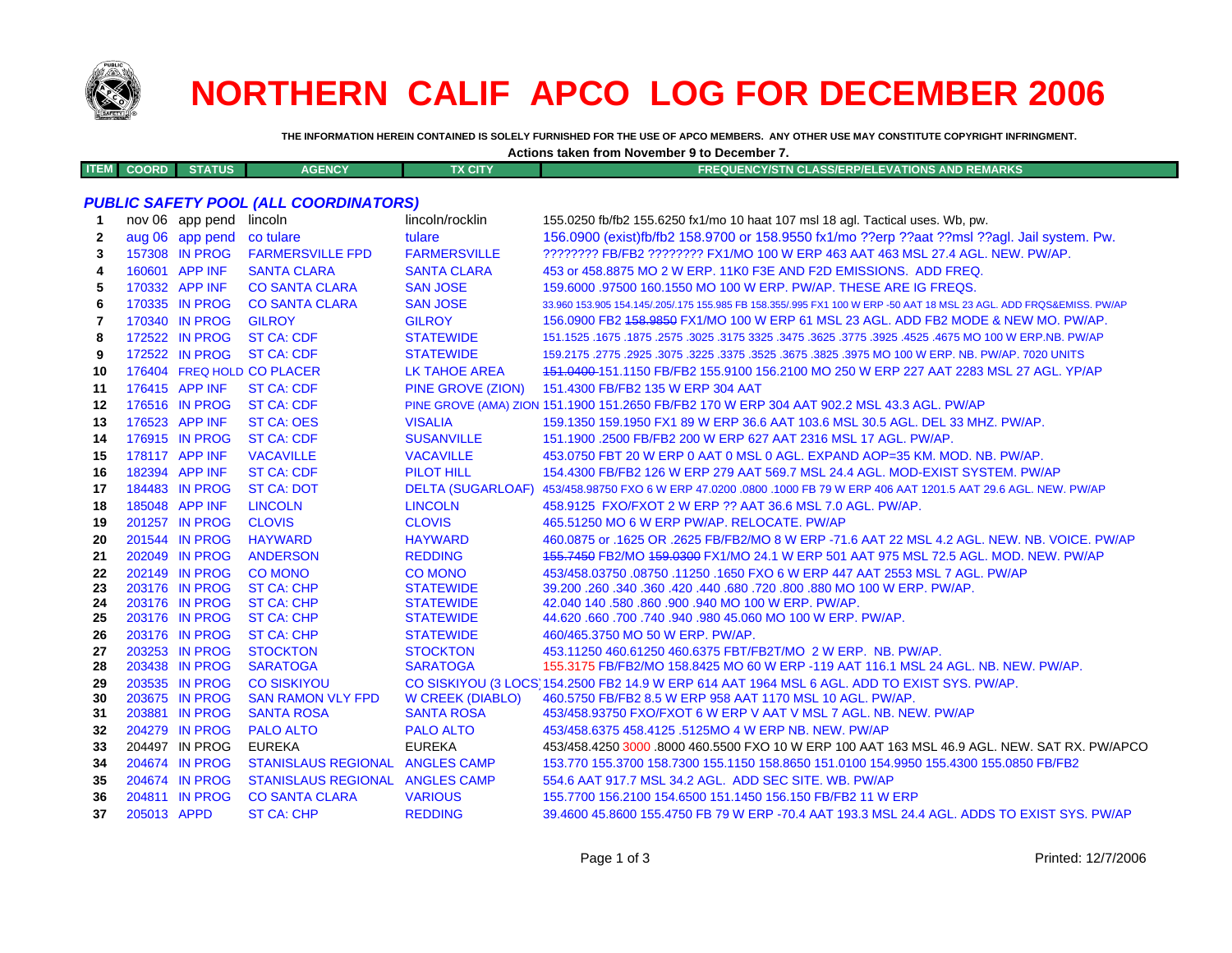#### **THE INFORMATION HEREIN CONTAINED IS SOLELY FURNISHED FOR THE USE OF APCO MEMBERS. ANY OTHER USE MAY CONSTITUTE COPYRIGHT INFRINGMENT.**

**Actions taken from November 9 to December 7.**

| <b>ITEM</b> | <b>COORD</b>     | <b>STATUS</b>  | <b>AGENCY</b>                    | <b>TX CITY</b>               | <b>FREQUENCY/STN CLASS/ERP/ELEVATIONS AND REMARKS</b>                                                                                                                    |
|-------------|------------------|----------------|----------------------------------|------------------------------|--------------------------------------------------------------------------------------------------------------------------------------------------------------------------|
| 38          |                  | 205015 IN PROG | <b>SO LK TAHOE</b>               | <b>SO LK TAHOE</b>           | 158,7600 FB/MO 90 W ERP -213.9 AAT 1905 MSL 9.7 AGL, ADD TO EXIST SYS, PW/AP.                                                                                            |
| 39          | 034119 APPD      |                | <b>OAKDALE</b>                   | <b>OAKDALE</b>               | 156.11250 FXO 5 W ERP 9.2 AAT 49 MSL 19.8 AGL, ADD FREQ, PW/IMSA.                                                                                                        |
| 40          |                  | 205048 IN PROG | <b>ST CA: CHP</b>                | <b>SUSANVILLE</b>            | 39.4600 45.8600 155.4750 FB 460.0250 FB/FB2/FX1 79 W ERP -184 AAT 1261 MSL 29.3 AGL, ADDS TO EXIST SYS, PW/AP                                                            |
| 41          | 205080 APPD      |                | ST CA: CHP                       | <b>CHICO</b>                 | 39.4600 45.8600 155.4750 FB 460.0250 FB/FB2/FX1 79 W ERP -90 AAT 66 MSL 23 AGL, ADD FREQS, PW/AP                                                                         |
| 42          | 500904 APPD      |                | <b>YUBA CITY</b>                 | <b>YUBA CITY</b>             | 453/458.91250 MO 2 W ERP. NB. NEW. PW/AASHTO.                                                                                                                            |
| 43          |                  | <b>APPD</b>    | <b>FISHER WIRELESS</b>           | <b>CHICO</b>                 | 278 UHF IB FREQS, LOW LEVEL, NO IMPACT, YB/EWA,                                                                                                                          |
| 44          | 34091            | <b>APPD</b>    | <b>MANTECA</b>                   | <b>MANTECA</b>               | 453,2000 .48750 .8000 460.1000 FB2/FX1/MO 100 W ERP 38.5 AAT 10 MSL 43.2 AGL. NEW. PW/IMSA.                                                                              |
| 45          | 154013 APPD      |                | <b>FISHER WIRELESS</b>           | <b>LOS GATOS</b>             | 453.01250 FB6C 125 W ERP 820 AAT 1146 MSL 64.6 AGL, NB, MODS, YG/EWA,                                                                                                    |
| 46          | 205116 APPD      |                | <b>ST CA: CHP</b>                | <b>BRYTE</b>                 | 39.9200 FB/MO 87 W ERP 10.7 AAT 4.6 MSL 13.7 AGL, PW/AP.                                                                                                                 |
| 47          |                  | 205125 IN PROG | <b>SHASTA CO MARSHAL</b>         | <b>REDDING</b>               | 154,8000 FB2 159,1050 MO 100 W ERP -87,2 AAT 174 MSL 36.6 AGL, RADIAX+EXT ANT, NEW, PW/AP                                                                                |
| 48          | 205139 APPD      |                | <b>ST CA: CHP</b>                | <b>STOCKTON</b>              | 39.4600 45.8600 155.4750 FB 110 W ERP 28 AAT 9 MSL 28.7 AAT. MOD. PW/AP.                                                                                                 |
| 49          | 205140 APPD      |                | <b>ST CA: CHP</b>                | <b>ATWATER</b>               | 39.4600 45.8600 155.4750 FB 110 W ERP 28 AAT 44 MSL 28.7 AAT, MOD, PW/AP.                                                                                                |
| 50          |                  | 205175 IN PROG | <b>CO TRINITY</b>                | <b>WEAVERVILLE</b>           | 154,8600 FB2 180 W ERP -268.6 AAT 577.1 MSL 4.6 AGL, RELOCATE STN, ADD NB, MOD, PW/AP,                                                                                   |
| -51         | 205233 APPD      |                | <b>MODESTO</b>                   | <b>MODESTO</b>               | 458,5750,7250 MO 45 W ERP. ADDS MO FREQS TO EXIST FB SYS, CONV TO NB. DATA. PW/AP                                                                                        |
| 52          |                  |                | 205176 APPD (CPRA) ATASCADERO    | ATASCADERO                   | 151.1000 154.3700 FB/FB2 100 W ERP 236 AAT 551.4 MSL 27.5 AGL. RELOCATE STN, PW/AP                                                                                       |
| 53          |                  |                | 205256 APPD (CPRA) ATASCADERO    | ATASCADERO                   | 460.4250 FB/FB2 65 W ERP 251 AAT 551.4 MSL 27.5 AGL, RELOCATE STN, PW/AP                                                                                                 |
| 54          | 205268 APPD      |                | SAN MATEO CO AIRPORTS SAN CARLOS |                              | 453.23750 FXO 1.5 W . AWOS. DATA. NB. PW/AP                                                                                                                              |
| 55          | 500904 APPD      |                | CO BUTTE                         | CHICO                        | 453.9250 FB/FB2/MO 10 W ERP -7 AAT 62 MSL 43 AGL. DEL 453.950. NB. PW/AASHTO.                                                                                            |
| 56          | 500904 APPD      |                | CO BUTTE                         | <b>OROVILLE</b>              | 453.9750 FB/FB2/MO 10 W ERP -52 AAT 91 MSL 15 AGL. DEL 453.950. NB. PW/AASHTO.                                                                                           |
| 57          | 500937 APPD      |                | <b>CLOVIS</b>                    | <b>CLOVIS</b>                | 453.23750 FB2/MO 130 W ERP 47 AAT 110.3 MSL 60.6 AGL. NB. NEW. PW/AASHTO                                                                                                 |
| 58          | 500978 APPD      |                | CO FRESNO                        | <b>FRESNO</b>                | 453/458.4125 MO 2 W ERP. NB. NEW. PW/AASHTO.                                                                                                                             |
| 59          |                  | 205318 IN PROG | ST CA: CHP                       | <b>FRESNO</b>                | 39.4600 155.4750 FB 45.8600 FX1 110 W ERP 36.9 AAT 88.4 MSL 25.9 AGL, ADD/MODS, PW/AP                                                                                    |
| 60          |                  | 205346 IN PROG | TAHOE TRUCKEE SAN DIST TRUCKEE   |                              | 453.3750 FB2 155 W ERP -182 HAAT 1746.5 MSL 8 AGL. ADD SITE TO EXIST. PW/AP                                                                                              |
| 61          | 501003 APPD      |                | <b>MADERA</b>                    | <b>MADERA</b>                | 453.1500 FB2/FX1/MO 240 W ERP 32.4 AAT 82.3 MSL 45.1 AGL. NEW. PW/AASHTO                                                                                                 |
| 62          | 205381 APPD      |                | <b>PITTSBURG</b>                 | <b>PITTSBURG</b>             | 453.13750 FXO/FXOT 6 W ERP -65 AAT 14 MSL 7 AGL. NB. F2D. NEW. PW/APCO                                                                                                   |
| 63          |                  | 205390 IN PROG | <b>HAYWARD REC DIST</b>          | <b>HAYWARD</b>               | 222.2222 FB2C/FXOT 6 W ERP 22 AAT 363 MSL 10 AGL, NB, NEW, PW/APCO,                                                                                                      |
| 64          | 135657 APPD      |                | <b>WIN RIVER CASINO</b>          | <b>REDDING</b>               | 152.9900 153.0200 154.4900 152.2700 FB8 /MO6 150 W ERP 35 AAT 154 MSL 15.2 AGL. WB. NEW. YG/EWA                                                                          |
| 65          | 135657 APPD      |                | WIN RIVER CASINO                 | <b>REDDING</b>               | 152.9900 159.5100 153.0200 159.6600 154.4900 159.7200 152.2700 157.5300 152.2850 157.5450 MO 5 W                                                                         |
| 66          | 34409            | <b>APPD</b>    | PETALUMA VLY HOSP                | PETALUMA<br>RIPON/STOCKTON/S | 155.3400, 3550 FB/MO 60 W ERP -85.5 AAT 6 MSL 12 AGL, RESTORAL, PW/IMSA<br>151.39250 159.1125 FB2/MO 310 W ERP 154.6575 159.17250 FX1/MO 90 W ERP504 AAT 835 MSL 37 AGL. |
| 67          | 33489            | <b>APPD</b>    | <b>RIPON CON F DIST</b>          | AN ANDREAS                   | <b>MOD PW/IMSA</b>                                                                                                                                                       |
|             | 470-512 MHz POOL |                |                                  |                              |                                                                                                                                                                          |
| 68          |                  | 202214 IN PROG | <b>CO MARIN</b>                  | <b>BODEGA</b>                | 483,9500 .3750 484.8750 490.8000 488.9750 489.3250 .7000 490.1000 .7250                                                                                                  |

|  | 68 202214 IN PROG CO MARIN |  |
|--|----------------------------|--|
|  | 69 202278 IN PROG CO MARIN |  |

**70**

**71**

|  | <u>וט-ס'וב ואחון או כ-טי</u> |                                  |                 |                                                                                                                   |
|--|------------------------------|----------------------------------|-----------------|-------------------------------------------------------------------------------------------------------------------|
|  |                              | 8 202214 IN PROG CO MARIN        | <b>BODFGA</b>   | 483,9500 .3750 484 8750 490 8000 488 9750 489 3250 .7000 490 1000 .7250                                           |
|  |                              | <b>CONTINUES</b>                 |                 | FB/FB2 200 W ERP 39 AAT 218 MSL 30 AGL. ADD TO EXIST, YP/AP.                                                      |
|  |                              | 9 202278 IN PROG CO MARIN        |                 | CO MARIN & SONOMA 483,6525 .1750 485,6250 484,2000 489,8500 FB2/MO 200 W ERP 566 AAT 745 MSL 60.7 AGL, NEW, PW/AP |
|  |                              | 0 201279 IN PROG CO CONTRA COSTA | <b>ORINDA</b>   | 482 7250 489 2500 490 0500 FB8/MO 33 W FRP 487 AAT 583 MSL 43 AGL. PW/AP                                          |
|  |                              | 201289 IN PROG CO CONTRA COSTA   | <b>MARTINEZ</b> | .482.5750 483.0000 483.4000 483.7750 FB8/MO8 137 W ERP 239 AAT 273 MSL 36.6 AGL. PW/AP. NEW                       |

# *800 MHz PUBLIC SAFETY (GP, YP, GF, YF) & Comml Users*

|  |                                  | <b>72</b> 156156 APP INF    CHABOT-LOS POSADAS    HAYWARD |              | 222.2222 FB2/MO 65 W ERP 22 AAT 12.1 MSL 10.5 AGL. NEW GP/AP.                                                         |
|--|----------------------------------|-----------------------------------------------------------|--------------|-----------------------------------------------------------------------------------------------------------------------|
|  |                                  | <b>73 176408 FREQ HLD ST CA: P&amp;R</b>                  |              | PINE GROVE (ZION) 856.7375 858.7625 FB/FB2/FX1/MO 184 W ERP 282.9 AAT 902 MSL 43.3 AGL. ADD 2N CHNL MINOR MODS. GP/AP |
|  | <b>74 180044 APP INF CO NAPA</b> |                                                           | BERRYESSA PK | 856,96250 FB 280 W ERP 647.2 AAT 932 MSL 6.1 AGL, ADD TO EXIST, GP/AP, MOB DATA,                                      |

 $\sim$